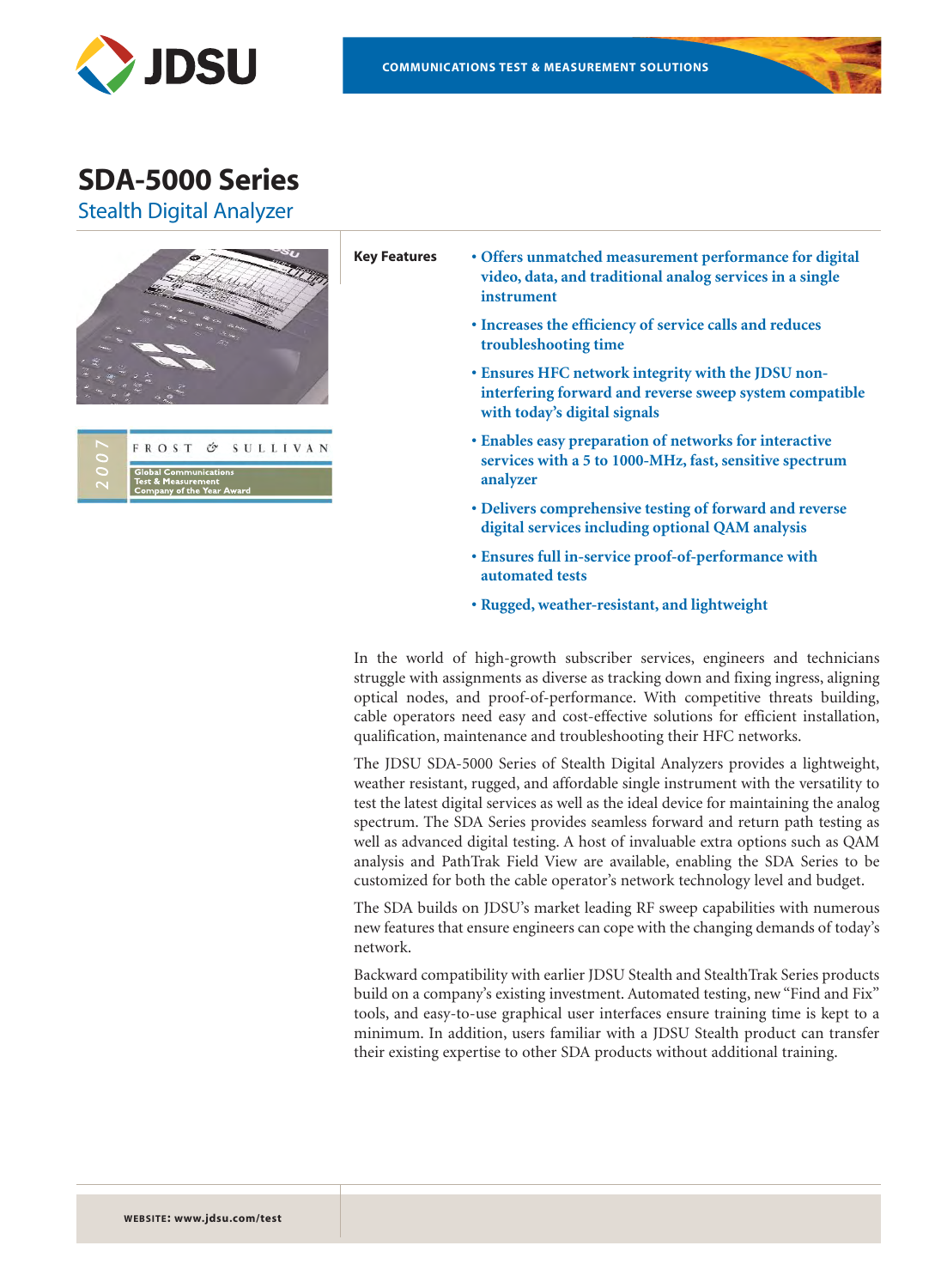

Forward and reverse non-interfering Sweep enables easy preparation of networks for interactive services

### **Offers single-instrument testing of all services**

JDSU SDA Series testers are capable of handling a broad spectrum of interactive testing needs including reverse sweep, multiple-user reverse testing, portable reverse testing, reverse path noise testing, quality forward path digital services with QAM View and in-service cable modem analysis. The SDA-5000 Series of Stealth Digital Analyzers includes the SDA-5000, SDA-5500, and SDA-5510, each of which provides a single-instrument "One Box" solution for engineers and technicians. The main features include:

#### **Analog testing**

- Non-interfering forward RF sweep
- RF level, fast scan, tilt
- In-service carrier-to-noise, hum, depth of modulation
- Fast spectrum display with CTB/CSO
- Automatic/24-hour testing (FCC and CENELEC compliant)

#### **Return path testing**

- Non-interfering reverse RF sweep
- PathTrak Field View option pinpoints return path noise
- Reverse Alignment mode prepares network for cable modem deployment
- Reverse noise feature shows accumulated noise/ingress seen at the headend
- Zero Span Spectrum mode
- DOCSIS/DAVIC compatible cable modem analysis



SDA instruments provide a comprehensive set of measurement tools that will follow the expansion of your cable network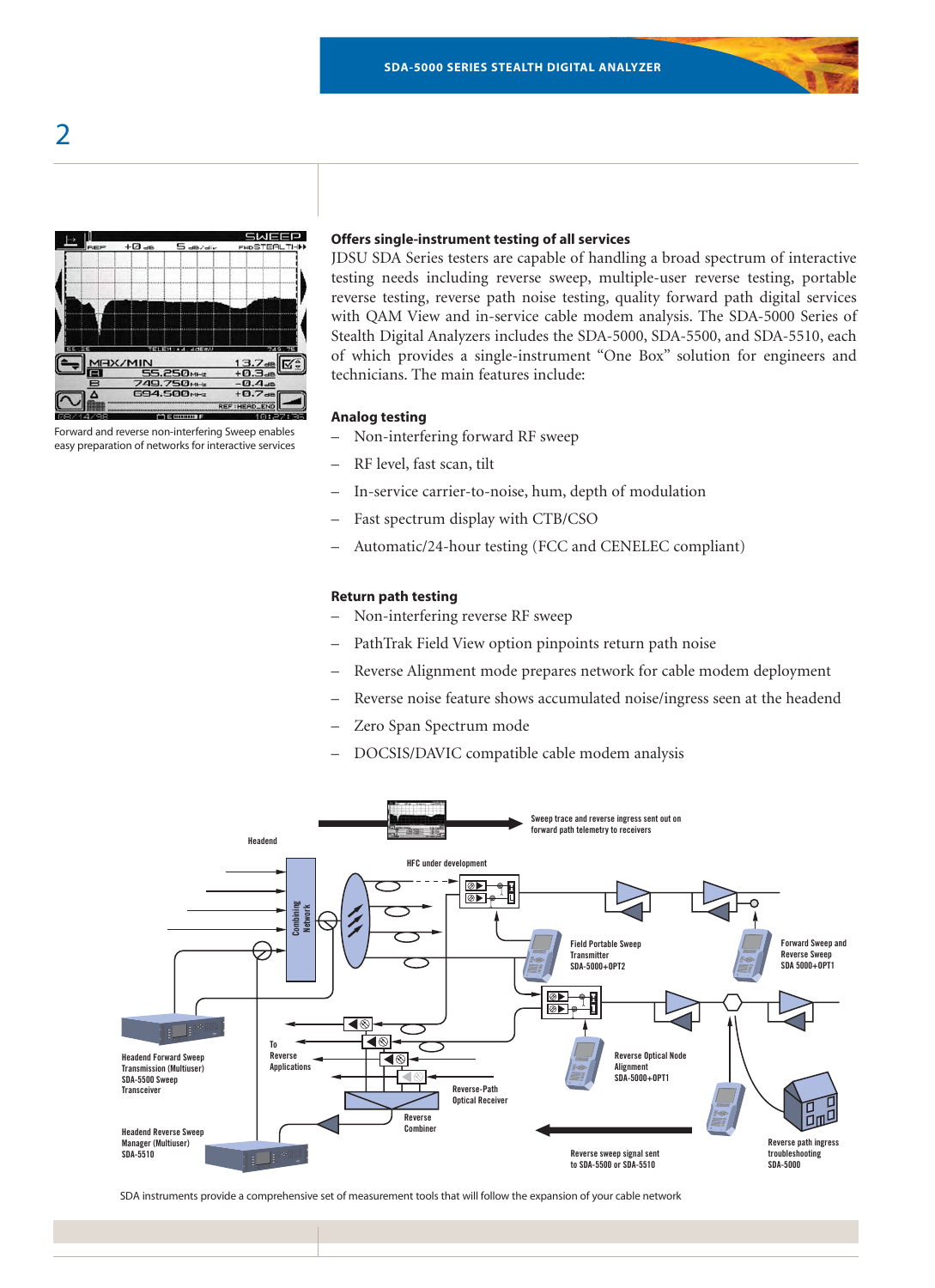



Reverse Alignment mode prepares network for cable modem deployment



Reverse ingress spectrum display

|    |      |           | ſ<br>× | TENC |          |           |              |
|----|------|-----------|--------|------|----------|-----------|--------------|
|    | ZOOM | $1\times$ |        |      | $QAM-64$ |           | П<br>п       |
|    | ٠    |           |        |      |          |           | MER          |
|    |      |           |        |      |          |           | dB<br>੧੶     |
|    |      |           |        |      |          |           | æd           |
| 88 |      |           |        |      |          |           |              |
|    |      |           |        |      |          |           |              |
|    |      |           |        |      |          | ۰         | $6e-9$<br>2. |
|    |      |           | ٠      |      | ۸        | $\lambda$ |              |
|    |      |           |        |      |          |           |              |

Constellation display with MER and pre/post FEC BER



In-service ingress spectrum showing CTB/CSO-intermodulation problems due to analog-TV channels

# **Advanced digital testing**

- JDSU digiCheck average power
- QAM View digital analysis with modulation error ratio (MER), pre/post FEC BER, constellation, and exclusive noise/ingress under the carrier measurement

# **Sweep is the right solution**

The majority of all transmission errors (including digital) are found by measuring the frequency response of the network. Every physical error in the network that influences the transmitted signals will be revealed in the sweep trace. This means the sweep results are independent of transmission methods and formats.

When maintaining and setting up the HFC network, the goal is to transmit all signals with the best noise specifications and the lowest intermodulation distortion. Sweep provides the most effective and efficient tool to show the effects and compromises of setting up the correct gain versus frequency.

## **Normalized sweep**

To ensure that network specifications are maintained, starting from the headend to the subscriber, each section of the network has its own set of specifications. A normalized sweep divides the network into easily managed sections. Each of these network sections can be designated to an individual team or contractor and tested to its own specifications and quality standards.

The SDA Series uses a variation of JDSU's original market-leading Stealth Sweep technology. Existing video carriers (analog, digital, or scrambled) are referenced when possible, eliminating any possibility of interference to the subscriber services. Where carriers are absent, the SDA-5500 transceiver at the headend transmits a sweep to fill vacant spectrum areas. To remove effects of headend level drift, the SDA-5500 transceiver monitors the levels and transmits new reference information with every sweep. This means that if the signal levels are changing in the headend, they will not affect the sweep response measurement. The SDA-5500 transceiver has all of the measurement capability of the SDA-5000 receiver enabling the technician to check headend levels.

The SDA Series also offers significantly faster forward sweep speed than earlier instruments, especially in systems that include many digital signals. They can reference 64/256 QAM signal types, removing the need to worry about subscriber interference, or injecting sweep carriers in the guard bands.

#### **Reverse sweep**

The SDA-5000 (with option 1 installed) enables simple and practical testing of the reverse path frequency response, regardless of the frequency (5 to 1000 MHz). It has a built-in reverse sweep transmitter, which means externally generatedcarriers are not required. Furthermore, the SDA-5500 transmitter and field receivers have frequency agile telemetry, enabling them to communicate on both the forward and reverse paths.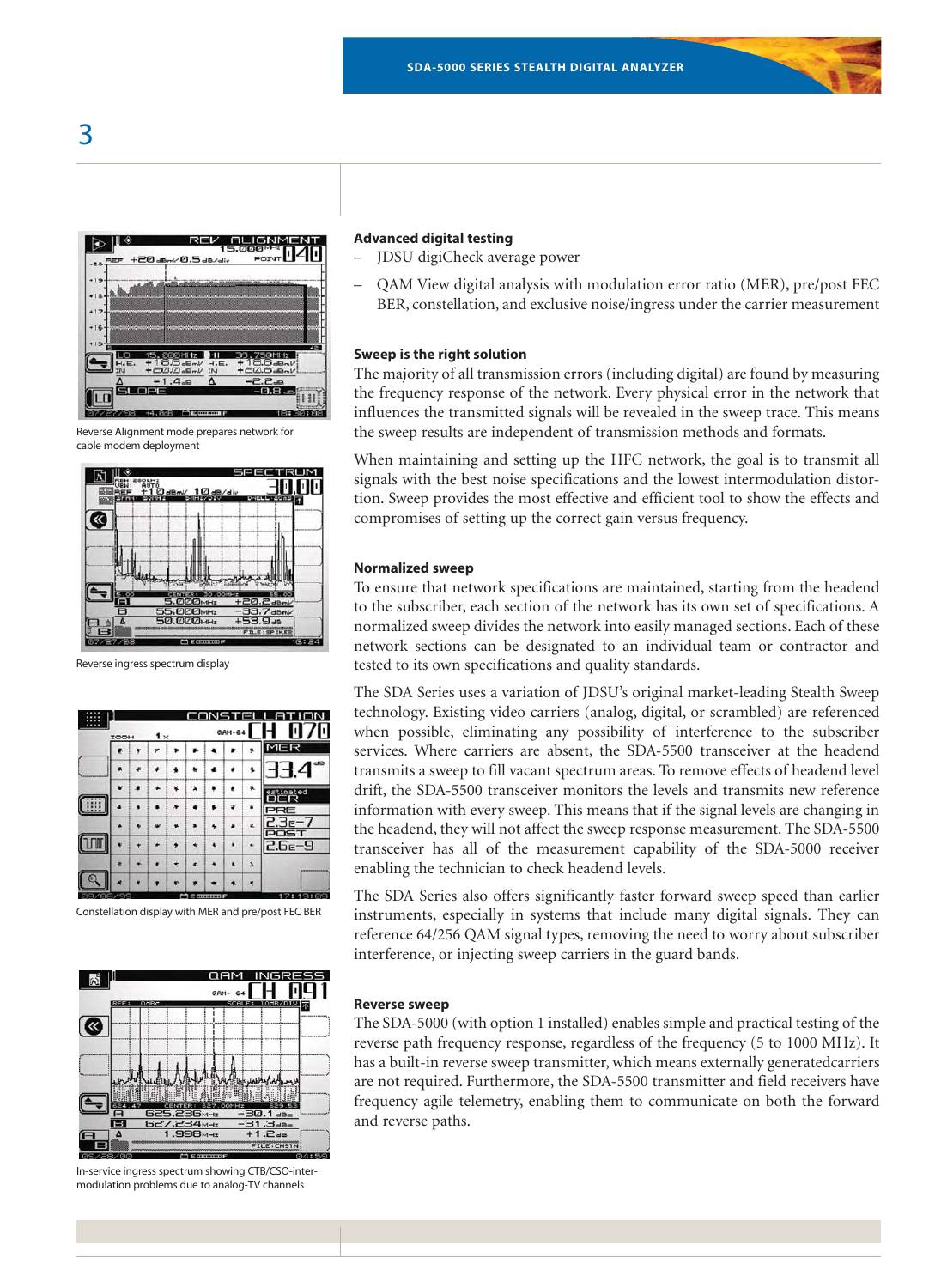

One button, in-service C/N measurements on TDMA return path cable modem signals (DOCSIS, EuroDOC-



Zero span/time domain expert mode, showing the TDMA bursty return path cable modem power ramp of 3.5 ms



Time domain view of ingress in the Zero Span mode captures elusive ingress



PathTrak Field View option compares headend node spectrum with field testpoint spectrum

SDA Series instruments enable one person to perform forward and reverse path alignment simultaneously. The operator simply indicates which screen should be displayed – either the response from the headend to the testpoint, or the response from the testpoint to the headend. A reverse sweep can uncover mismatch problems, which reveal themselves as standing waves, or diplex filter roll-offs that can severely hamper the quality of services in the reverse band.

#### **Multiple-user reverse testing**

For intense reverse testing requirements, the rack mounted model SDA-5510 Headend Reverse Sweep Manager handles the reverse sweep job for up to 10 different technicians on the same cluster of nodes. Using the SDA-5510 in conjunction with the model SDA-5500 transceiver provides a full forward and reverse sweep alignment solution. The SDA-5510 can also stand alone in remote hub sites for dedicated reverse alignment applications.

#### **Seeing headend/hub site accumulated ingress in the field**

The reverse noise feature of the SDA-5000 enables easy reverse path noise testing. The operator simply presses the "noise" softkey while reverse sweeping, and the display changes to a noise/ingress response indicating the noise level over the entire reverse path spectrum measured at the headend or hub site.

All SDA transmitters provide feedback to the field regarding the current condition of noise and ingress in the headend, even when noise or ingress is swamping the telemetry (Broadcast mode). A picture of the headend noise/ ingress is sent out to the SDA receiver via a special forward telemetry carrier.

#### **QAM View ensures quality forward path digital services**

For measurement and analysis of digital TV and forward modem signals, the new digital QAM View option provides a full complement of digital quality measurements. Included is a 64/256 QAM constellation display with zoom, average digital power level, bit error rate (BER), 21 to 35-dB modulation error ratio (MER), and a noise margin "cliff effect" parameter. An equalizer display shows equalizer stress and distance to fault.

In addition, an exclusive Noise mode enables technicians to see ingress/noise under an active digital carrier. This tool is invaluable for detecting forward path ingress otherwise hidden by conventional spectrum views.

#### **In-service cable modem analyzer**

For bursty digital signals such as TDMA technologies used on cable modems for reverse services, the SDA-5000 offers two measurement choices. The first, a onebutton cable modem analyzer test, shows carrier-to-noise measurements quickly. The second, an advanced zero span feature, uses a time domain display to allow power measurements while the modem is in service. Both modes are compatible with DOCSIS/EuroDOCSIS, CBR/switched circuit telephony, and proprietary cable modem standards.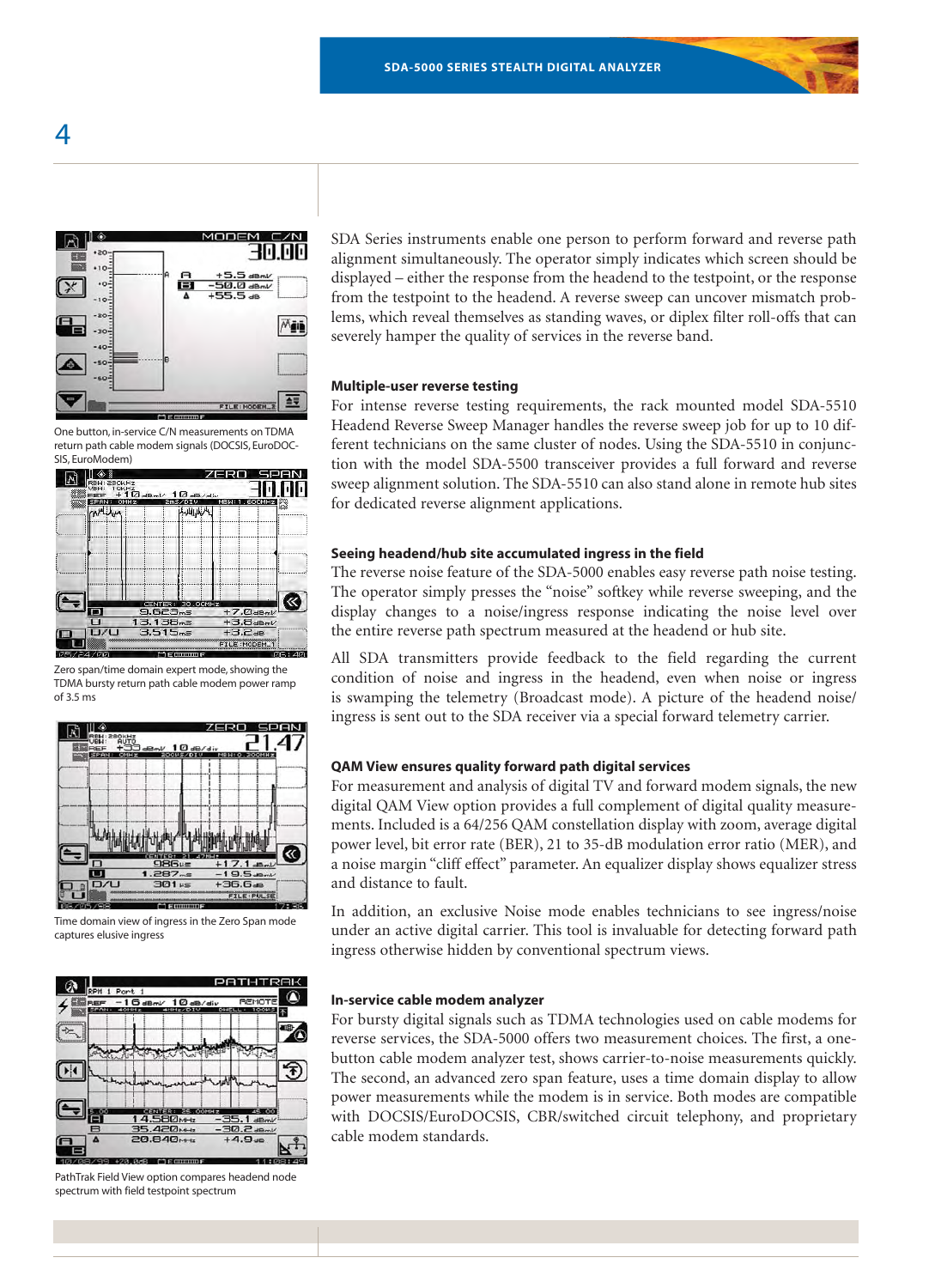

Graphical reverse testpoint compensation

# NAVIGATOR  $\mathbb{X}$ ⊀∂ ø  $\bullet$ RF<br>Measure Sw<mark>eer &</mark><br>Spectrum )igital<br>Analysis

The Navigator user interface, common on all JDSU SDA meters



The single-channel level display shows both video and audio levels (either single or dual sound/ NICAM) and the difference between the two



Digital channel average power measurements can be made using the digiCheck™ feature

#### **Detecting ingress in the field**

When detecting ingress in the field, first the operator looks at the ingress present at the field testpoint using the spectrum display on any of the receivers and then switches to reverse ingress/noise to see the ingress at the headend for comparison. This time-saving procedure helps in locating sources of ingress. An adjustable dwell time ensures that even intermittent ingress is detected. The preamp and lowpass filter also assures that even low-level ingress is seen. The preamp and lowpass filter on the SDA-5000 assures that ingress can be measured on devices with bidirectional testpoints or testpoint values of 30 dB or more.

#### **PathTrak Field View option**

When a network is equipped with the JDSU PathTrak Performance Monitoring System, system technicians can benefit from the ultimate tool to combat ingress – the PathTrak Field View option for the SDA-5000. With Field View, the SDA-5000 receives a return path headend spectrum broadcast from the PathTrak unit and compares it with a return path spectrum at any field testpoint. The side-by-side spectrum comparison instantly reveals to the technician whether the ingress source is originating at the technician's current testpoint or at a different location. The comparative spectrum technique reduces noise/ingress troubleshooting time dramatically, since the technician can immediately verify whether corrective action performed in the field (local trace) results in improvement in the headend spectrum (remote trace).

#### **Comprehensive testing**

The SDA Series provides an extensive set of signal analysis features designed for proving and improving network quality. Its key capabilities include level measurement, analog and digital signal limits, tilt measurement, scan measurement, in-service carrier-to-noise measurement, hum measurement, modulation measurement, and local amplifier alignment with loopback tests.

#### **Level measurement**

The SDA instruments have a comprehensive single-channel level display with tuned channel, video frequency and level, audio frequency and level, and the difference between video and audio carrier levels.

Making accurate digital average power measurements is addressed with the digiCheck measurement function. The digiCheck feature is compatible with most non-bursty digital modulations in use today (that is, 16, 32, 64, 128, and 256 QAM, QPR, QPSK, VSB, and CAP16 ).

# **Analog and digital signal limits**

Analog signal threshold limits have always been a technician's favorite feature of JDSU instruments. Automatic limit checks provide a quick go/no-go status for audio and video levels. The SDA Series extends this capability with a dedicated digital limit set that can be applied exclusively to the forward digital carriers defined in a channel plan. By assigning separate analog and digital limits, test time is reduced, since no calculation is necessary to determine if analog and digital level relationships are within system specifications. Analog and digital limit capability is available in both the Scan and Autotest modes.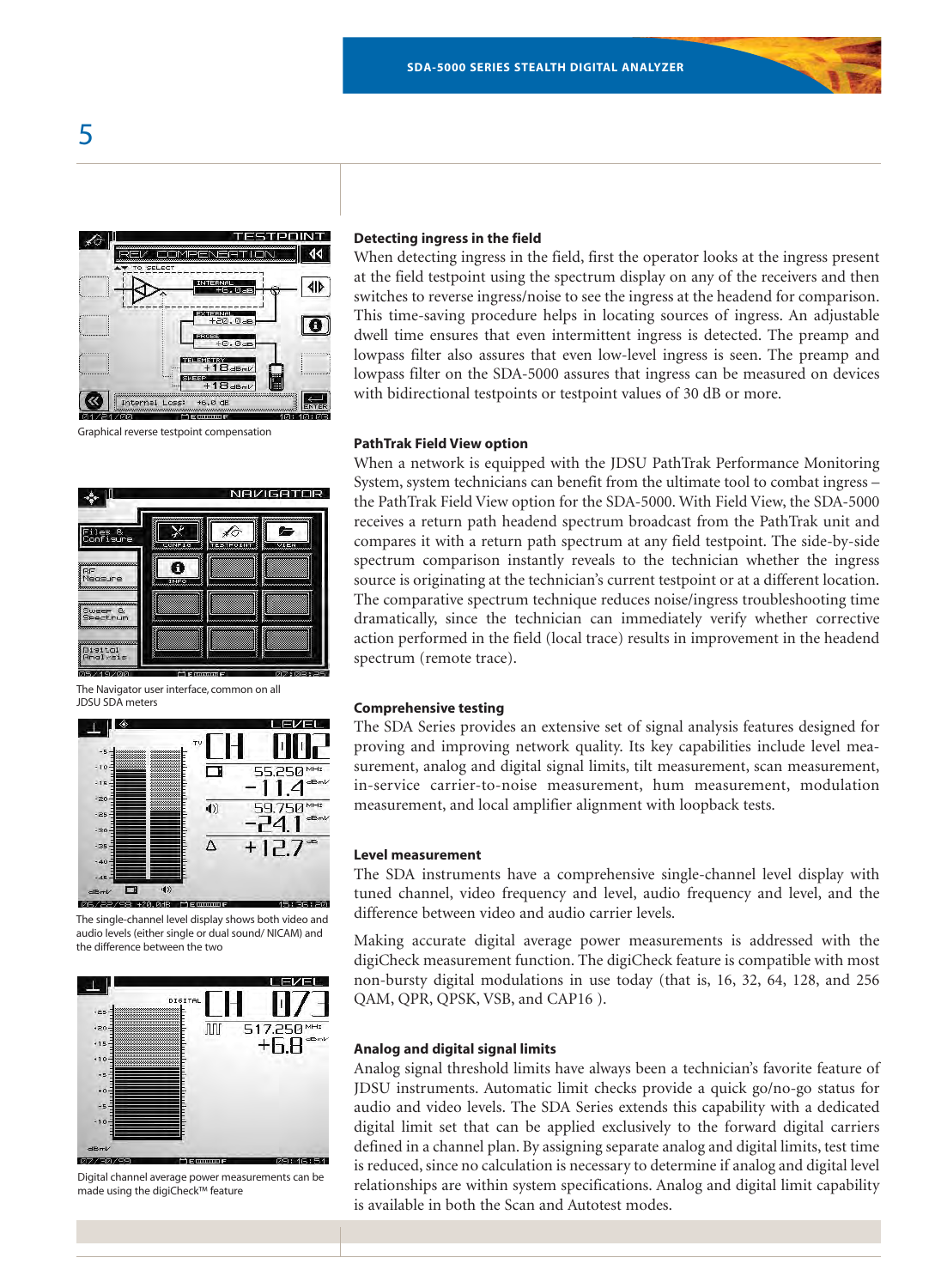

Tilt mode performs automatic tilt calculations between any two of nine designated carriers



Limit checks can be instantly viewed after identifying channel of interest with a marker in Scan mode display



In-service carrier-to-noise

### **Tilt measurement**

Tilt is the easiest and most efficient tool for balancing amplifiers. For cable plants requiring multiple tilt measurements, such as comparing today's tilt measurement with a historical record and then making an additional measurement for a new wider channel plan, the technician simply uses markers to indicate the tilt channels that define the new limits with the SDA Series.

# **Intermodulation distortion**

Intermodulation distortion (CSO/CTB) can be automatically measured using the CTB/CSO mode from the spectrum analyzer. CTB/CSO distortions produced by intermodulation of analog TV carriers can degrade the signal quality of QAM modulated signals used by digital video and cable modems.

#### **Scan measurement**

The SDA Series Scan mode provides a quick graphical view of the entire channel plan with bars representing the video level for each channel. Both video and audio may be displayed.

## **Carrier-to-noise measurement: in-service**

Carrier-to-noise measurements (on a non-scrambled channel) is just as easy with the SDA Series and there is no need to remove modulation from the video carrier. No tunable preselector filter is needed.

#### **Hum measurement: in-service**

Measuring hum on a channel (non-scrambled) is as simple as pressing the "HUM" key with the versatile JDSU SDA Series. Since the instrument is battery powered, the measurement is independent of ground loops and is, therefore, isolated from the line (mains). Hum is revealed as either single (60 Hz) or double (120 Hz) horizontal bars across the video screen.

#### **Modulation measurement**

SDA Series modulation measurements include NTSC, PAL, and SECAM formats. Demodulation of the audio is done for both AM and FM. FM is used to hear audio distortion on the FM radio channels or the sound of the TV program. AM is used to recognize short-wave interference signals in the reverse band.

#### **Local amplifier alignment w/loopback tests**

The SDA Series' loopback tests enable the technician to perform frequency response measurements of active or passive field devices. Either a CW or sweep signal may be generated from the SDA instrument and injected to the input of a device under test. The DUT output can then be measured by the SDA, providing valuable information such as gain, loss, roll-off, or frequency response. The CW loopback test is available on the SDA-5000 with option 1. The CW loopback and sweep loopback features are available on the SDA-5000 with option 2.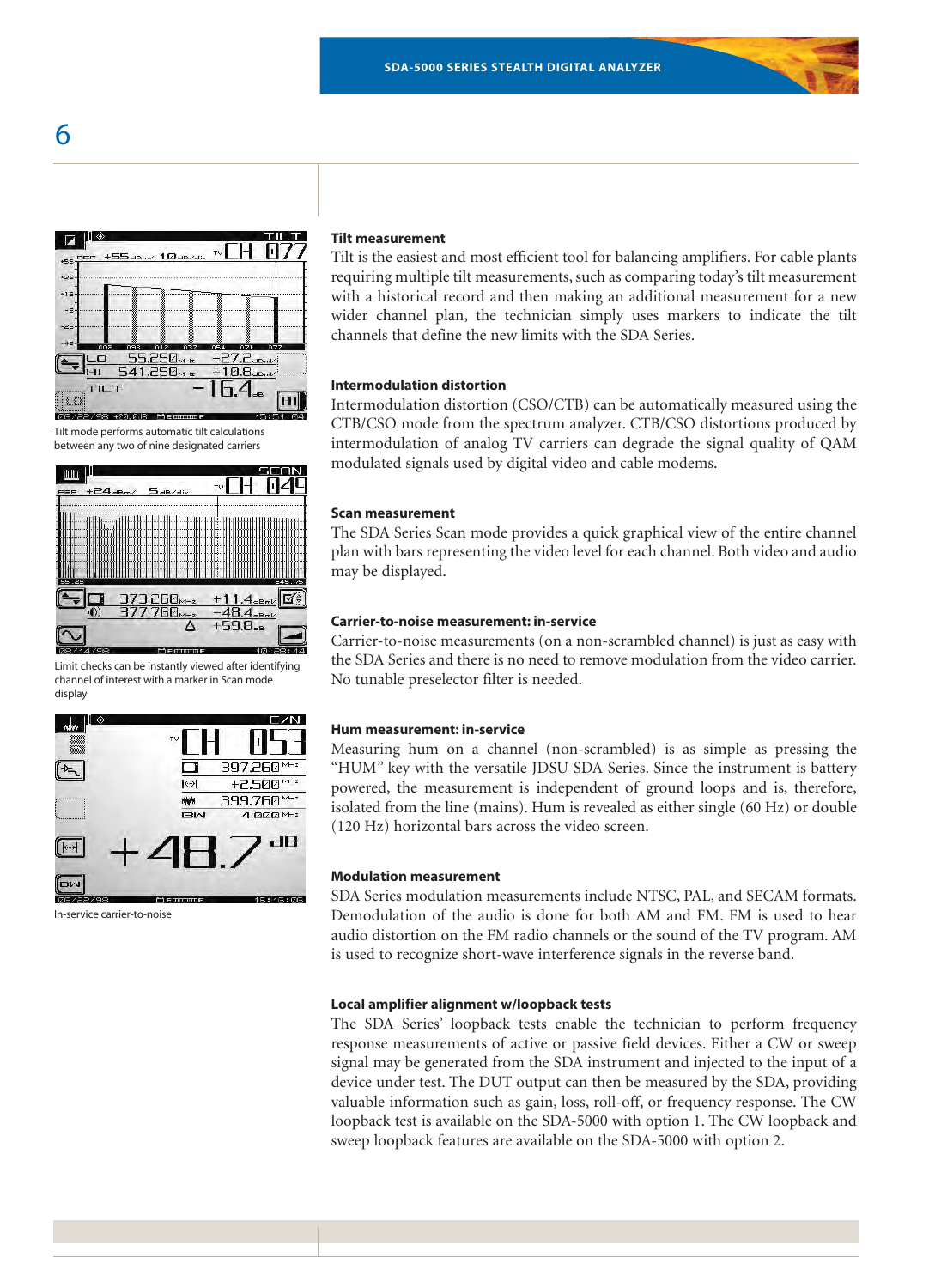

In-service "HUM" (PAL and NTSC compatible)



Depth of modulation



Detailed forward/ reverse sweep graph offers adjustable markers, scale, reference level and tilt. Users can clearly distinguish between previous and current sweep measurements for easy comparison on PC StealthWare display

#### **Provides the right solution for varying network needs**

The SDA Series includes three models with multiple extra options ensuring that all testing needs, from portable in-the-field hub testing to rack-mounted, headend or hub requirements are catered to. The three models are also designed to interoperate with earlier JDSU Stealth models.

Field usage is covered by the SDA-5000. The SDA-5000 can be tailored with various options to meet the most demanding forward and reverse sweep needs.

Headend/hub usage is covered by the SDA-5500 and SDA-5510. The SDA-5500 provides forward sweep and single-user reverse sweep while the SDA-5510 provide multi-user reverse sweep. Full forward and reverse sweep alignment can be achieved by using the SDA-5510 in conjunction with the model SDA-5500 transceiver. The SDA-5510 can also be used alone in remote hub sites for dedicated reverse alignment applications.

For networks that do not provide a practical location to install a rack mounted SDA-5510, (that is, systems where reverse traffic is received by an ATM/ SONET/SDH network rather than returning to the headend) the SDA-5000 with option 6 provides all the functionality of the SDA-5510, (Note: forward sweep capability is not included with SDA-5000 with option 6).

#### **Stealth Sweep compatibility**

The SDA Series is completely sweep compatible with Stealth 3SR, 3ST, 3HRV, and StealthTrak SSA-1000 Series instruments. The only requirement is that Firmware version 9.3 is installed in Stealth instruments, and Firmware version 2.0 installed in StealthTrak SSA-1000 instruments. To take full advantage of the faster forward sweep capability, all headend and field instruments must be SDA Series.

#### **Upgrading from Stealth to SDA**

The JDSU upgrade program is designed to protect customers' investments in test equipment. Any model 3SR, 3ST, or 3HRV can be upgraded to the SDA Series at any of JDSU worldwide service centers, and customers who own a model SSA-1000 can upgrade to the SDA Series with an in-the-field Firmware change only.

#### **Extensive automated test capability**

The SDA Series offers a practical user interface, which normally only requires the push of a button to operate, and its built-in automation significantly reduces the cost of ownership to businesses.

Automated tests can be scheduled to perform either 24-hour FCC compliance tests, or initiated immediately to log performance at individual nodes, amplifiers, or other testpoints. A wide range of tests can be performed automatically, including signal levels, C/N, hum, and depth of modulation. The operator designates which tests to perform on which channels. Because these tests are non-intrusive,it is easy to test all parameters on all channels at any time.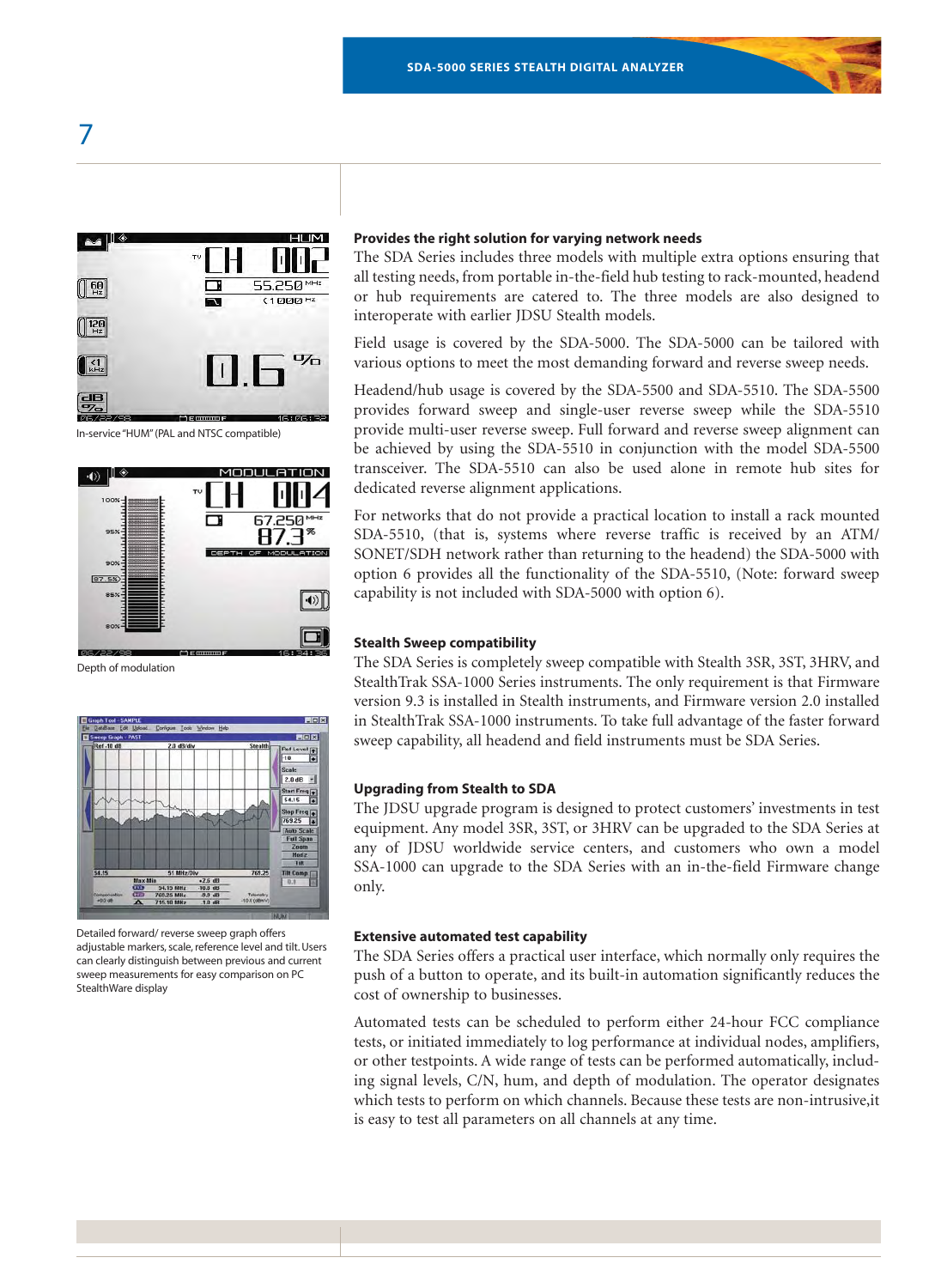After a test is performed, the results can be displayed on the SDA screen. A pass/fail indication on a variety of limits can be set for FCC/CENELEC or other government standards, or system preferences. Data taken during any automated test, or sequence of automated tests, can be viewed immediately with a pass/fail indication for each of the limits. Specific stored measurement results may be viewed on demand.

## **Data analysis with StealthWare**

Test results can be printed directly to a serial printer or uploaded to a PC using JDSU StealthWare, a Microsoft® Windows®-based data management package, to store and include in custom reports. Stored sweep, scan, or spectrum screens can be viewed on the PC and analyzed with marker movement and readout information in just the same way as on the actual instrument. A sweep graph overlay function allows comparison of multiple RF response variations over time. Old sweep graphs may be downloaded back into the SDA instrument for realtime comparison.

#### **Powerful and intuitive standardized graphical displays**

All measurement results are presented to the user in clear, highly informative, summary displays. The graphics present the information the way the technician wants to see the results, with no further interpretation required. For example, testpoint compensation values are entered at the start of testing. Displays then calculate actual levels automatically, minimizing field errors.

#### **Reduced training time**

With SDA Series products, all levels of instruments are familiar to the technician, regardless of which is learned first, because the same user interface conventions are used across all product families. The time needed for a trainee technician to learn to use the instrument is considerably shorter than with alternative test equipment. This means urgent upgrade projects make the most efficient use of limited resources when SDA Series products are used.

### **JDSU Basic Service packages**

To ensure the highest levels of support for SDA purchasers, JDSU offers the Basic Service for instrument package. Designed to provide the foundation for maximizing the features and usage of SDA equipment, JDSU's Basic Service package offers the following degrees of service and support only JDSU can provide. This includes:

- An extended warranty of up to five years
- Annual calibration fully traceable to meet NIST standards

These core services provide the foundation for a longer product life, help you realize greater meter functionality and maximize your JDSU investment. Ask your sales representative or call the JDSU Customer Care Center for more information.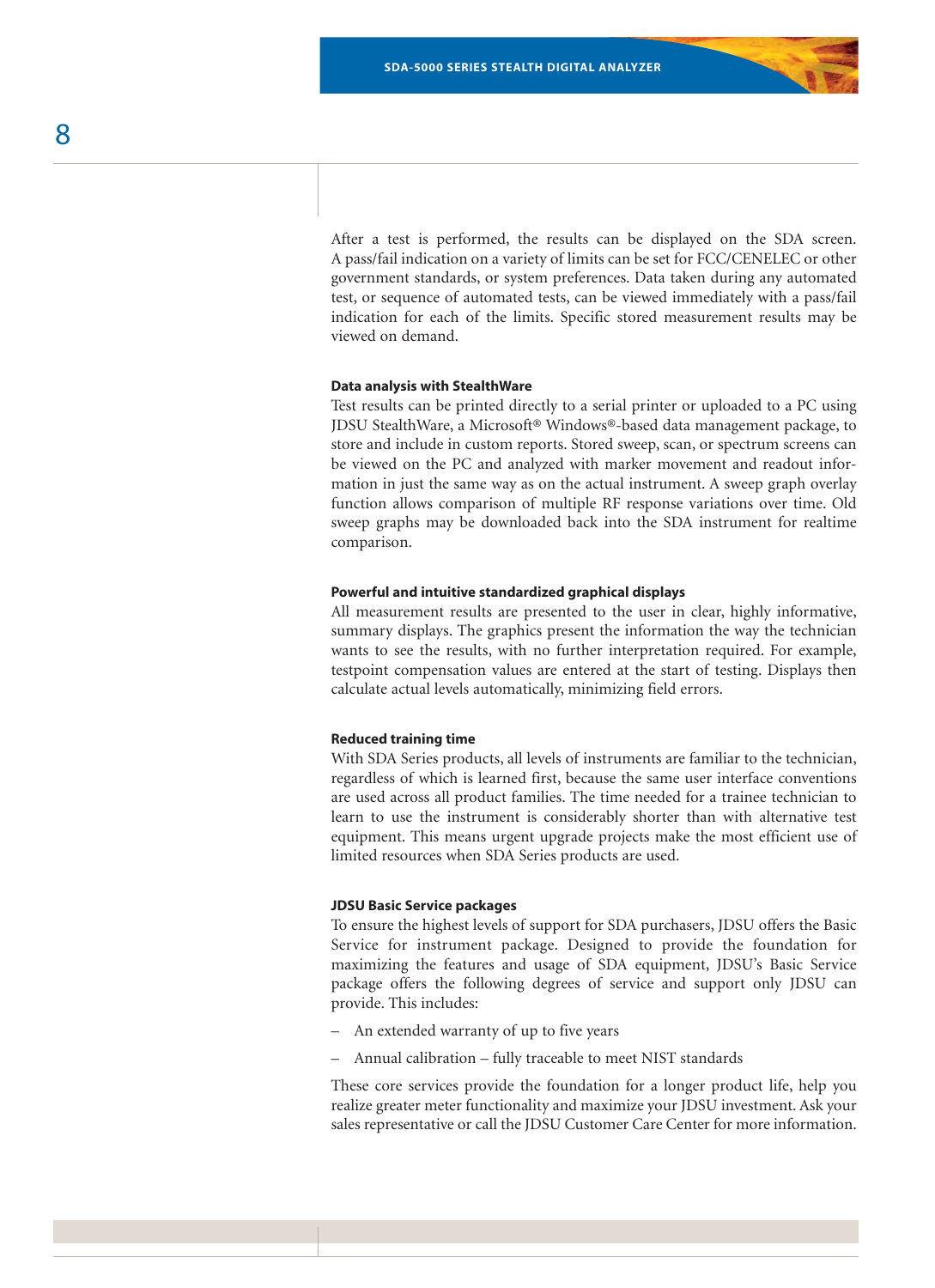# **Technology training**

JDSU provides a comprehensive Cable Networks technology training program designed to help you and your teams understand the changing needs of today's advanced networks.

Training seminars include:

- HFC basics
- Sweep and balance forward and return
- Sweep 101 "Bootcamp"

| <b>Application features</b>                      |                                                  |           |          |           |
|--------------------------------------------------|--------------------------------------------------|-----------|----------|-----------|
| <b>Application</b>                               | Feature                                          | SDA-5000  | SDA-5500 | SDA-5510  |
| Full frequency response testing                  | Forward sweep mode using<br>headend transmission |           |          |           |
| Reverse path alignment for                       | Reverse Sweep mode                               | $\bullet$ |          |           |
| new digital services                             |                                                  |           |          |           |
| Prepare for cable<br>modem deployment            | Reverse Alignment mode                           | $\bullet$ |          |           |
| View return distortion and ingress               | Reverse ingress/noise                            |           |          |           |
| as captured at headend                           | PathTrak Field View option                       |           |          |           |
| Reverse path ingress troubleshooting             | Built-in low-pass filter                         |           |          |           |
|                                                  | and preamp, dwell time                           |           |          |           |
| Handle multiple reverse path sweep               | Multiple user reverse                            |           |          |           |
| tests at one time                                | sweep reception                                  |           |          |           |
|                                                  | (up to 10 simultaneous users)                    |           |          |           |
| Proactive reverse path maintenance<br>capability | PathTrak Field View option                       |           |          |           |
| Forward sweep without headend                    | Sweepless Sweep using                            |           |          |           |
| support                                          | carrier levels only                              |           |          |           |
| Forward path sweep carrier                       | Forward transmission of                          | $\bullet$ |          |           |
| transmission                                     | sweep carriers                                   |           |          |           |
| Quick scan of active channel plan                | SCAN mode w/limit check                          | $\bullet$ |          | $\bullet$ |
| View local distortion and ingress                | Spectrum display                                 |           |          |           |
| View and measure cable modem                     | Zero Span TDMA Time                              |           |          |           |
| carriers on return path                          | Domain mode                                      |           |          |           |
| (DOCSIS/DAVIC)                                   |                                                  |           |          |           |
| Test forward path digital services               | digiCheck and<br>QAM view option                 |           |          |           |
| <b>CSO/CTB</b> measurements                      | CSO/CTB mode                                     | $\bullet$ |          |           |
| Amplifier checks and alignment                   | TILT mode                                        |           |          |           |
| Local Amplifier and optical                      | CW Loopback (opt. 1 or 2)                        |           |          |           |
| node alignment                                   | Sweep Loopback (opt. 2 only)                     |           |          |           |
| In-service carrier-to-noise                      | C/N mode                                         |           |          |           |
| measurement                                      |                                                  |           |          |           |
| Analog and digital                               | <b>LEVEL</b> mode                                |           |          |           |
| level measurements                               | digiCheck mode                                   |           |          |           |
| Depth of modulation measurements                 | MOD mode                                         |           |          |           |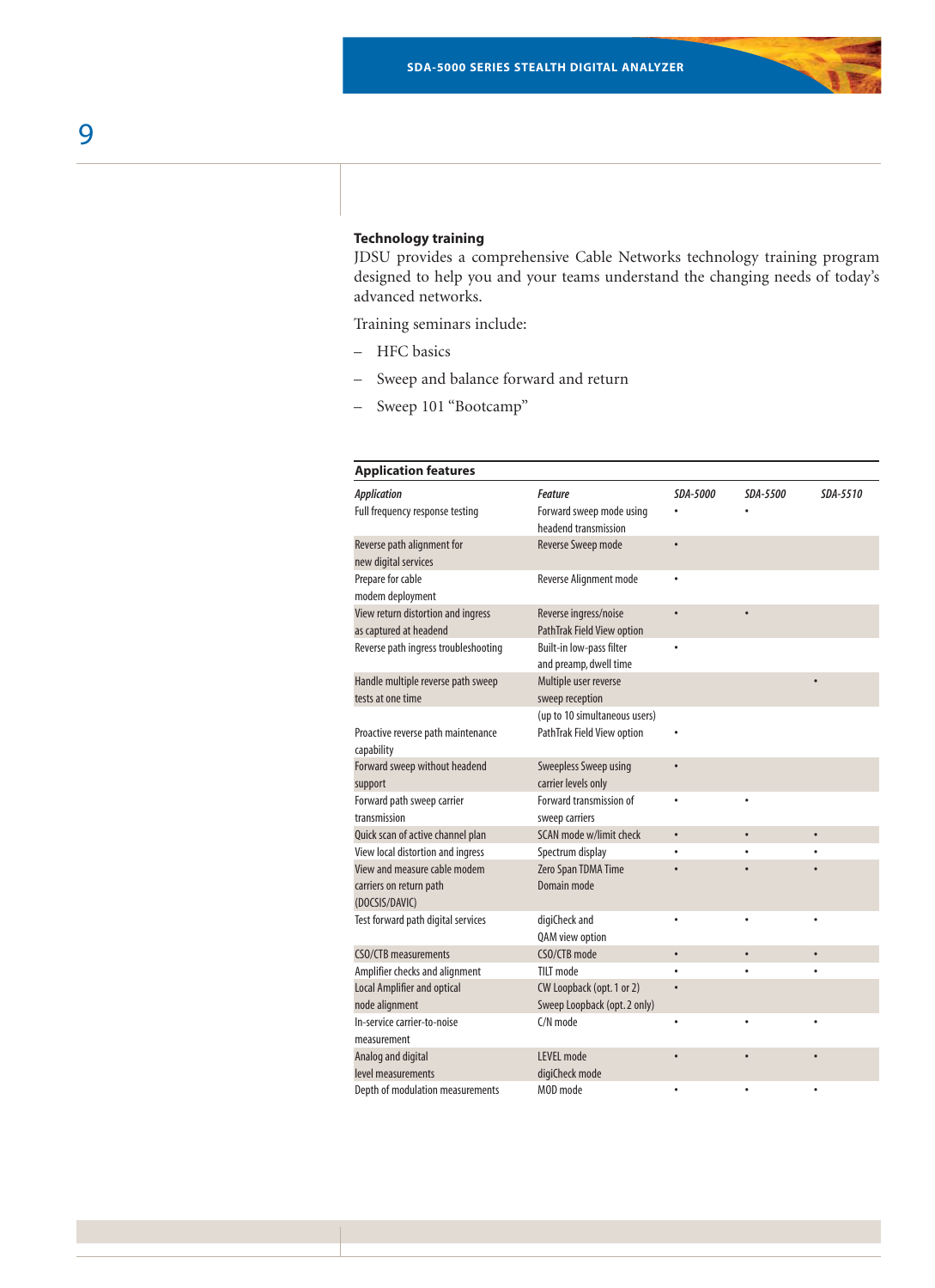# 10

### **Specifications**



# **Stealth to SDA series – product upgrade/replacement guide**

| <b>Stealth model</b> | <b>SDA</b> replacement    |
|----------------------|---------------------------|
| 3SR                  | SDA-5000                  |
| $3SR + 3SRV$ option  | SDA-5000 with Option 1    |
| $3SR + 3SRT$ option  | SDA-5000 with Option 2    |
| 3ST                  | SDA-5500                  |
| 3HRV                 | SDA-5510                  |
| SSA-1000             | SDA-5000 with Option 2    |
|                      | (firmware only)           |
| <b>SAM 4040</b>      | SDA-4040D                 |
| SAM-4040D            | SDA-4040D (firmware only) |
|                      |                           |

| <b>Frequency</b>             |                                                    |
|------------------------------|----------------------------------------------------|
| Range                        | 5 to 1000 MHz                                      |
| Accuracy                     | $\pm$ 10 ppm at 25°C; $\pm$ 10 ppm drift over temp |
|                              | $\pm$ 3 ppm/year aging                             |
| <b>Resolution bandwidths</b> | 30, 280 kHz and 2 MHz                              |
|                              | (30 kHz for CTB/CSO only)                          |
| <b>Tuning resolution</b>     | <b>10 kHz</b>                                      |
| Sweep resolution             | 250 kHz maximum                                    |

| Level measurement               |                                                         |  |
|---------------------------------|---------------------------------------------------------|--|
| Range                           | $-40$ to $+60$ dBmV                                     |  |
| Resolution                      | 0.1 dB                                                  |  |
| Accuracy                        | $\pm$ 1.0 dB from -20 to +50°C(1,2)                     |  |
| Log linearity                   | $±0.5$ dB <sup>(1)</sup>                                |  |
| <b>Flatness</b>                 | $\pm 0.5$ dB <sup>(3)</sup>                             |  |
| Signal types                    | CW, single carrier, video                               |  |
|                                 | (single or dual audio/NICAM), audio, digital            |  |
| Uncertainty for digital carrier |                                                         |  |
|                                 | additional $\pm 0.5$ dB (digital types $16/32/64/256$   |  |
|                                 | QAM, QPR, QPSK, VSB, CAP-16, DVB/ACTS and               |  |
|                                 | TDMA using Zero Span Spectrum mode)                     |  |
|                                 | at 280 kHz RBW                                          |  |
| Carrier-to-noise <sup>(4)</sup> |                                                         |  |
|                                 | In-service measurement. Non-scrambled channels only. No |  |

| ווו־אכו זוכם וווכם שוכוווכות. היטוו־אכום וווטוכט כוום ווווכוא טוווז. היט |
|--------------------------------------------------------------------------|
| preselection required for 78 channels or less. Best dynamic              |
| range at +10 dBmV or higher input.                                       |

| Range                                                            | $\ge$ 52 dB <sup>(1)</sup> |
|------------------------------------------------------------------|----------------------------|
| <b>Resolution</b>                                                | $< 0.5$ dB                 |
| <b>Hum measurement</b>                                           |                            |
| In-service measurement. Carrier > 0 dBmV. Non-scrambled          |                            |
| channels only.                                                   |                            |
| Range                                                            | 0 to 10%                   |
| <b>Resolution</b>                                                | < 0.2%                     |
| Accuracy                                                         | $+0.7%$                    |
| <b>Depth of modulation</b>                                       |                            |
| Assumes presence of white reference on any VITS line. Non-       |                            |
| scrambled channels only. Audio demodulation of AM and FM         |                            |
| carriers.                                                        |                            |
| Range                                                            | 80 to 100%                 |
| <b>Resolution</b>                                                | $< 0.5\%$ at 85%           |
| Audio demodulation                                               | <b>AM and FM Carriers</b>  |
| <b>Tilt measurement</b>                                          |                            |
| Up to nine pilot carriers or video channels with tilt and level  |                            |
| measurements on the highest and lowest.                          |                            |
| $Hi$ -lo $\Lambda$ resolution                                    | 0.1 dB                     |
| Scan mode                                                        |                            |
| All video, audio, pilot carrier, and digital channel levels dis- |                            |
| played.                                                          |                            |
| Sweep mode                                                       |                            |
| (SDA-5000 and 5500 only)                                         |                            |
| Frequency range                                                  | 5 to 1000 MHz              |

| il cyuchcy lunyc               |                                        | וויו טעטו עו                                    |
|--------------------------------|----------------------------------------|-------------------------------------------------|
| Display span                   |                                        | User definable                                  |
| Display scale/range            |                                        | 6 vertical divisions 1, 2, 5,                   |
|                                |                                        | or 10 dB/division                               |
| Sweep pulse occupied bandwidth |                                        | 30 kHz                                          |
| Stability                      |                                        | $\pm$ 0.5 dB, normalized                        |
|                                |                                        | (dependent on stability of referenced carriers) |
| Sweep rate                     |                                        | $\sim$ 1 second (78 channels, including         |
|                                |                                        | scrambled and digital signal types)             |
|                                | Channel plan templates (user editable) |                                                 |
|                                |                                        | China-1; China-2; France; HDTP-NL; Ireland;     |
|                                |                                        | Japan; Jerold; Jerold-HRC; Jerold-IRC;          |
|                                |                                        | NCTA: NCTA-HRC: NCTA-SUB: NCTA-IRC:             |
|                                |                                        | NTSC-Broadcast; OIRT-D/K; PL-B/G; PAL-UK        |

| Spectrum mode                          |                                                  |
|----------------------------------------|--------------------------------------------------|
| <b>Spans</b>                           | 3, 5, 10, 20, and 50 MHz                         |
|                                        | (0.3, 0.5, 1, 2, and 5 MHz/div)                  |
| Sweep rates                            | $\sim$ 1 second updates with spans of 50, 20,    |
|                                        | 10 and 5 MHz ~1.7 second updates with 3 MHz span |
| Display scaling and range              | 0.5, 1, 2, 5, and 10 dB/div                      |
|                                        | 6 vertical divisions                             |
| <b>Dwell</b>                           | programmable 0-25 ms                             |
| Spurious free dynamic range            | 60 dB3                                           |
| Sensitivity without preamp             | $-40$ dBmV 5 to 550 MHz                          |
|                                        | -35 dBmV 550 to 1000 MHz                         |
| Sensitivity with preamp                | $-50$ dBmV 5 to 550 MHz                          |
|                                        | -45 dBmV 550 to 1000 MHz                         |
| Maximum level with preamp              | $+50$ dBmV                                       |
| Zero Span mode                         |                                                  |
| Video BW                               | > 1 MHz, 100 kHz, 10 kHz, 100 Hz                 |
| <b>Resolution BW</b>                   | 2 MHz, 280 kHz, 30 kHz                           |
| <b>Measurement BW</b>                  | 1 kHz to 99 MHz                                  |
|                                        | compensation programmable                        |
| Pulse measurement accuracy             | nominal level in 10 µs                           |
|                                        | $\pm$ 2 dB from nominal in 5 µs                  |
|                                        | (> 1 MHz VBW, 280 kHz RBW)                       |
| Sweep times                            | 100 µs to 20 s (1, 2, 5 settings)                |
| Intermodulation distortion (CSO/CTB)   |                                                  |
| Range <sup>(5)</sup>                   | $\geq 60$ dB                                     |
| <b>Resolution</b>                      | 0.1 dB                                           |
| <b>Forward transmitter</b>             |                                                  |
| (SDA-5000 with option 2/SDA-5500 only) |                                                  |
| Frequency range                        | 5 to 1000 MHz                                    |
| <b>Output level</b>                    | $+20$ to $+50$ dBmV adjustable                   |
|                                        | in 2 dB increments                               |
| Spectral purity                        | Hars-30 dBc; Spurs-35 dBc                        |
| Reverse transmitter                    |                                                  |
| (Requires SDA-5000 with option 1 or 2) |                                                  |
| Frequency range                        | 5 to 1000 MHz                                    |
| <b>Output level</b>                    | $+20$ to $+50$ dBmV,                             |
|                                        | adjustable in 2 dB increments                    |
| Spectral purity                        | Hars-30 dBc; Spurs-35 dBc                        |
| <b>Telemetry</b>                       |                                                  |
| Frequency range                        | 5 to 1000 MHz                                    |
| <b>Modulation</b>                      | FSK, 100 kHz deviation                           |
| Spectrum required                      | 1.0 MHz vacant bandwidth                         |
|                                        | recommended                                      |
| Spectral purity                        | Hars -30 dBc: Spurs -35 dBc                      |
|                                        |                                                  |

#### *Data storage*

Files stored: auto tests, tilt, channel plans, scan and forward sweep. Also reverse sweep and reverse amp alignment on SDA-5000 with option 1 and/or 2. Spectrum mode (regular with max hold and CSO/CTB). Allocated on demand.The storage capability is simultaneous – more of one file type can be "traded" for less of another. All files stored as database, not as screen picture. (Example: typical mix of files for 78-channel plan: 8 channel plans, 16 sweep references, 80 sweep traces, 40 scan files, 20 spectrum displays and 20 auto tests).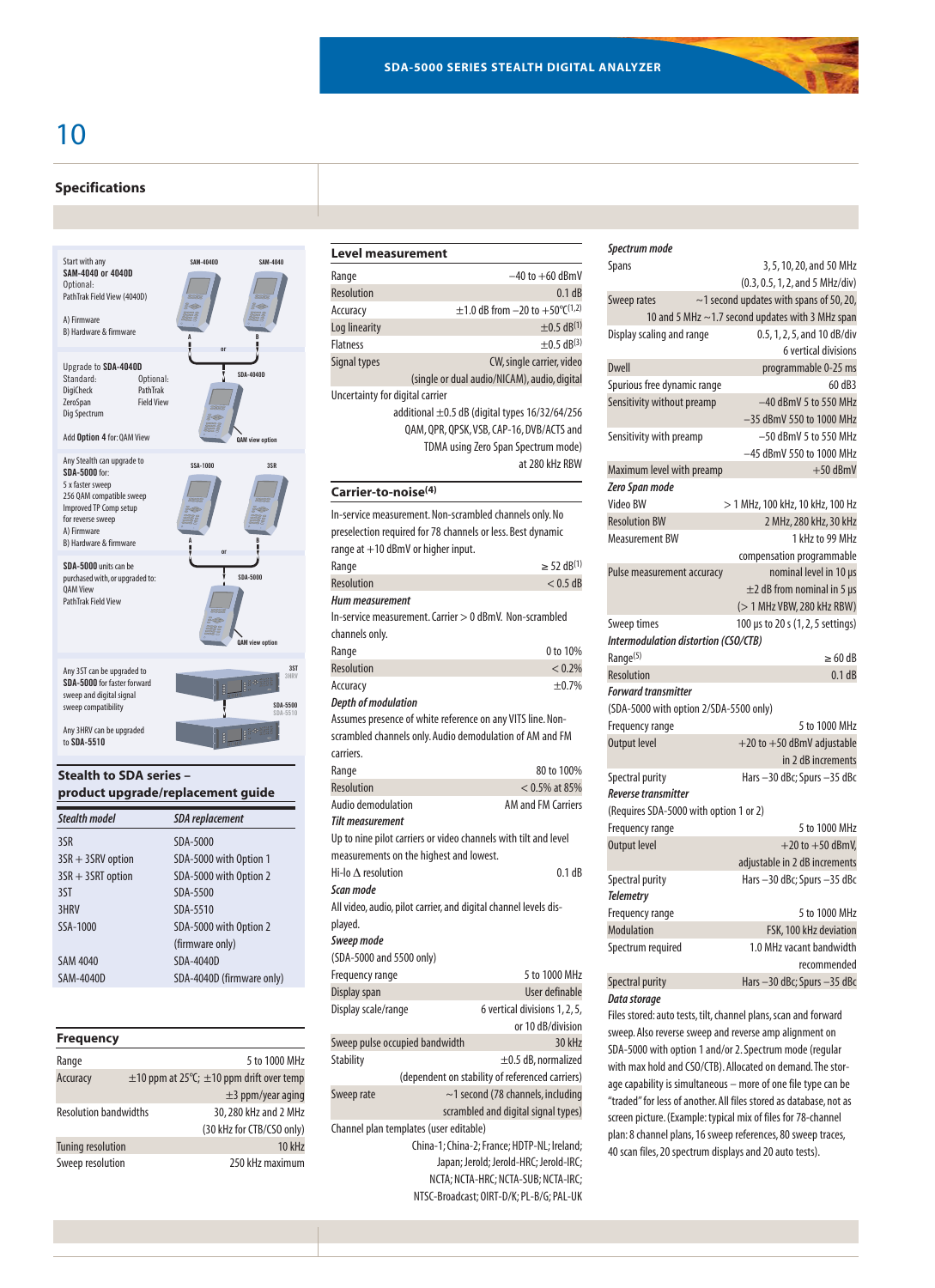# 11 continued

# **Specifications**

#### *Serial interface*

| RS232; Epson, IBM, Seiko, and Diconix Printers |                                                                   |
|------------------------------------------------|-------------------------------------------------------------------|
| <b>Input configuration</b>                     |                                                                   |
| Connector type                                 | $75\Omega$ type F female                                          |
|                                                | (optional 75 $\Omega$ type BNC female)                            |
| Maximum sustained voltage                      | AC 100V DC 140V                                                   |
|                                                |                                                                   |
|                                                | 320 x 240 dot matrix LCD, selectable backlight<br>(SDA-5000 only) |
|                                                | 6 x 11 x 3.5 in (15.2 x 27.9 x 8.9 cm)                            |
|                                                | 5.1 lb (2.3 kg) (with option 1 or 2, 5.5 lb (2.5 kg))             |
| Temperature range operating                    | $-20$ to $+47$ °C ( $-4$ to 117°F)                                |
|                                                | (SDA-5500 and SDA-5510 only)                                      |
|                                                | 19 x 5.25 x 14 in (48.3 x 13.3 x 35.6 cm)                         |
|                                                | 15 lb (6.8 kg)                                                    |
| Temperature range operating                    | 0 to $+50^{\circ}$ C (32 to 120°F)                                |
| <b>Power sources</b>                           |                                                                   |
|                                                | field extended-life replaceable,                                  |
|                                                | nickel metal hydride 12V/3.5A-hr,                                 |
|                                                | 4 hours continuous use on a single charge                         |
| AC line (SDA-5000)                             |                                                                   |
| Charger input                                  | 100 to 250 VAC, 50 to 60 Hz, 0.5 A                                |
| Charger output                                 | aux out 16 V at 750 mA                                            |
|                                                | Charge 15 V at 750 mA                                             |
| AC line (SDA-5500)                             | 100 to 265 to 63 Hz ~100 VAC                                      |
|                                                | 47 to 63 Hz ~100 VA                                               |
|                                                |                                                                   |

# **PathTrak Field View (opt 3 required)**

| (SDA-5000 and SDA-5500 only) |                                  |
|------------------------------|----------------------------------|
| Update rate                  | 2x/second (remote trace)         |
|                              | $\sim$ 1x/second (local trace)   |
| Display scaling              | 5/1/2/5/10/20 dB/div.            |
| Selectable nodes             | 14 (selectable via PathTrak HCU) |

## **QAM View option (opt 4)**

The QAM View option can be factory installed in any new or existing SDA Series instrument.The specifications and features are in addition to the standard measurement features of the SDA Series.When ordering, please specify option 4a for 8 MHz, DVB-C, ITU-T J.83 annex A, or option 4b for 6 MHz, DVS-031, ITU-T J.83 annex B.<br>Modulation type 64/256 0AM, DVB-C

| <b><i>INVOLUTURION LYPL</i></b> | $V^{\dagger}L$                   |
|---------------------------------|----------------------------------|
|                                 | ITU-T J.83 annex A (option 4a)   |
|                                 | 64/256 OAM, DVS-031,             |
|                                 | ITU-T J.83 annex B (option 4b)   |
| Channel bandwidth<br>4B)        | 8 MHz (option 4A); 6 MHz (option |



| Measurable input range (lock range) |                               |  |
|-------------------------------------|-------------------------------|--|
| 64 0 A M                            | $-20$ to $+50$ dBmV (typical) |  |
| 256 OAM                             | $-15$ to $+50$ dBmV (typical) |  |
| <b>Frequency tuning</b>             |                               |  |
| 50 to 860 MHz (Digital QAM mode)    |                               |  |
| Resolution                          | 50 kHz                        |  |
| <b>BER</b> (bit error rate)         |                               |  |
| 64 QAM Pre-FEC/options 4A and 4B    | $10^{-4}$ to $10^{-9}$        |  |
| 64 QAM Post-FEC/options 4A and 4B   | $10^{-4}$ to $10^{-9}$        |  |
| 256 QAM Pre-FEC/options 4A and 4B   | $10^{-4}$ to $10^{-9}$        |  |
| 256 QAM Post-FEC/options 4A and 4B  | $10^{-4}$ to $10^{-9}$        |  |
| <b>MER</b> (modulation error ratio) |                               |  |
| 64 QAM/option 4A                    | 22 to 35 dB                   |  |
| Accuracy                            | $\pm 2.0$ dB                  |  |
| 64 QAM/option 4B                    | 21 to 35 dB                   |  |
| Accuracy                            | $±1.5$ dB                     |  |
| 256 QAM/option 4A                   | 28 to 35 dB                   |  |
| Accuracy                            | $\pm 2.0$ dB                  |  |
| 256 QAM/option 4B                   | 28 to 35 dB                   |  |
| Accuracy                            | $±1.5$ dB                     |  |
| <b>EVM</b> (error vector magnitude) |                               |  |
| 64 QAM/option 4A                    | 1.2% to 5.2%                  |  |
| Accuracy                            | $\pm 0.5\%$ (1.2% to 2.0%)    |  |
|                                     | $\pm 1.0\%$ (2.1% to 4.0%)    |  |
|                                     | $\pm 1.4\%$ (4.1% to 5.2%)    |  |
| 64 QAM/option 4B                    | 1.2% to 5.8%                  |  |
| Accuracy                            | $\pm 0.5\%$ (1.2% to 2.5%)    |  |
|                                     | $\pm 1.1\%$ (2.6% to 5.8%)    |  |
| 256 QAM/option 4A                   | 1.1% to 2.5%                  |  |
| Accuracy                            | ±0.6%                         |  |
| 256 QAM/option 4B                   | 1.1% to 2.5%                  |  |
| Accuracy                            | ±0.5%                         |  |
| <b>OAM level measurement</b>        |                               |  |
| Signal types                        | 64 QAM, 256 QAM               |  |
| Range                               | $-20$ to $+45$ dBmV           |  |
| Accuracy                            | $\pm 1.0$ dB                  |  |
| <b>Flatness</b>                     | $\pm 0.5$ dB                  |  |
| Linearity                           | $±1.0$ dB                     |  |
| Temperature                         | $\pm$ 0.5 dB (typical)        |  |

| <b>Measurable QAM ingress</b> |                    |
|-------------------------------|--------------------|
| 64 0 AM                       | $-25$ to $-40$ dBc |
| 256 0AM                       | $-30$ to $-40$ dBc |
| Accuracy                      | $\pm$ 3.0 dB       |
| Graphic display               |                    |

Digital summary (including MER/EVM, pre/post FEC BER, equalizer stress, carrier offset, symbol rate) with limit/margin test results, QAM level. IQ constellation with zoom. Adaptive equalizer display (in accordance with the DVB ERT 290 standard), frequency response, group delay. ingress/noise under the carrier. *Power source*

Note: option powered from SDA Series nickel metal hydride battery. Operating time is specified for continuous use in QAM View mode. Option includes high-output charger.

| Charge time                  | $\sim$ 4 hours                     |
|------------------------------|------------------------------------|
| Operating time               | 2.5 hours continuous use (typical) |
| Universal AC charger/adapter |                                    |
| Input                        | 100-250 VAC, 50-60 Hz, 0.5 A       |
| Output                       | charge 15 V at 750 ma              |
|                              |                                    |

#### **Physical**

| (total SDA-5000 size with option 4) |                                            |
|-------------------------------------|--------------------------------------------|
| Dimensions                          | 6 x 10.5 x 4.25 in (15.2 x 26.7 x 10.8 cm) |
| Weiaht                              | approx. 7.7 lb (3.5 kg)                    |
| Operating temperature range         | $-4$ to 113°F (-20 to 45°C)                |

# *Notes*

*(1)Typical specifications (2)Relative to 25°C*